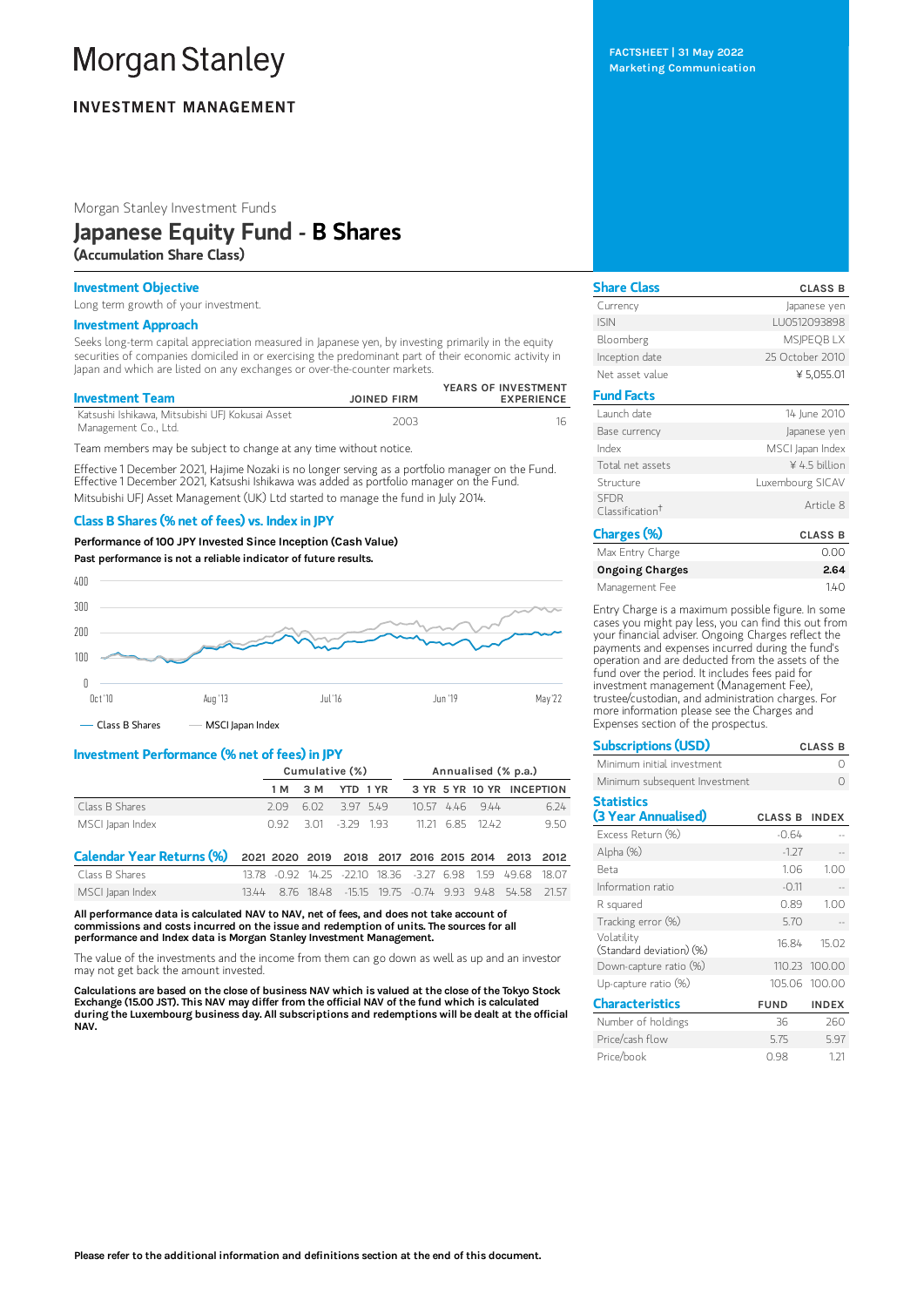| Top Holdings (% of Total Net Assets) <sup>1</sup>            |                                     | <b>FUND</b> | <b>INDEX</b> |
|--------------------------------------------------------------|-------------------------------------|-------------|--------------|
| Toyota Motor Corp                                            |                                     | 6.09        | 5.24         |
| Sony Group Corp                                              |                                     | 6.08        | 3.56         |
| Hitachi I td                                                 |                                     | 5.07        | 1.52         |
| Daiichi Sankyo Co. Ltd                                       |                                     | 5.02        | 140          |
| Mitsubishi Corp                                              |                                     | 4.71        | 1.30         |
| Dai-Ichi Life Holdings Inc                                   |                                     | 4.67        | 0.62         |
| Nippon Telegraph & Telephone Corp                            |                                     | 4.30        | 1.09         |
| Ajinomoto Co. Inc                                            |                                     | 3.49        | 0.34         |
| Mitsubishi Ufj Financial Group Inc                           |                                     | 3.43        | 2.03         |
| Mitsubishi Heavy Industries Ltd                              |                                     | 3.03        | 0.36         |
| Total                                                        |                                     | 45.89       |              |
|                                                              |                                     |             |              |
|                                                              |                                     |             |              |
| Industry Distribution (% of Total Net Assets) <sup>2,3</sup> |                                     | <b>FUND</b> | <b>INDEX</b> |
|                                                              | Machinery                           | 9.38        | 5.23         |
|                                                              | Household Durables                  | 8.66        | 4.95         |
|                                                              | Trading Companies &<br>Distributors | 7.60        | 4.83         |
|                                                              | Insurance                           | 6.22        | 3.39         |
|                                                              | Automobiles                         | 6.09        | 7.90         |
|                                                              | <b>Chemicals</b>                    | 5.28        | 3.82         |
|                                                              | Industrial<br>Conglomerates         | 5.07        | 2.04         |
|                                                              | Food Products                       | 5.05        | 1.26         |
|                                                              | Pharmaceuticals                     | 5.02        | 6.05         |

| <b>Chemicals</b>                               | 5.28  | 3.82 |
|------------------------------------------------|-------|------|
| Industrial<br>Conglomerates                    | 5.07  | 2.04 |
| <b>Food Products</b>                           | 5.05  | 1.26 |
| Pharmaceuticals                                | 5.02  | 6.05 |
| Diversified<br>Telecommunication<br>Services   | 4.30  | 1.09 |
| Semiconductors &<br>Semiconductor<br>Equipment | 3.94  | 3.86 |
| <b>Banks</b>                                   | 3.43  | 4.98 |
| Construction &<br>Engineering                  | 2.99  | 0.54 |
| Oil, Gas &<br>Consumable Fuels                 | 2.65  | 0.94 |
| Diversified Financial<br>Services              | 2.59  | 0.83 |
| Other                                          | 20.73 |      |
| Cash                                           | 2.11  |      |

<sup>†</sup> This Fund is classified as an Article 8 product under the Sustainable Finance Disclosure Regulation. Article 8 products are those which promote environmental or social characteristics and which integrate sustainability into the investment process in a binding manner. Before making any decision to invest in the fund mentioned herein, please refer to all the characteristics and objectives of the Fund noted in the current Prospectus and KIID at morganstanleyinvestmentfunds.com.

<sup>1</sup>These securities and percentage allocations are only for illustrative purposes and do not constitute, and should not be construed as, investment advice or recommendations with respect to the securities or investments mentioned.

<sup>2</sup> May not sum to 100% due to the exclusion of other assets and liabilities. <sup>3</sup> For additional information regarding sector classification/definitions please visit www.msci.com/gics and the glossary at www.morganstanley.com/im.

#### Please refer to the Prospectus for full risk disclosures, available at www.morganstanleyinvestmentfunds.com. All data as of 31.05.2022 and subject to change daily.

This is a marketing communication. Applications for shares in the Fund should not be made without first consulting the current Prospectus and the Key Investor Information Document ("KIID"), which are available in English and in the official language of your local jurisdiction at

[morganstanleyinvestmentfunds.com](https://www.morganstanley.com/im/msinvf/index.html) or free of charge from the Registered Office of Morgan Stanley Investment Funds, European Bank and Business Centre, 6B route de Trèves, L-2633 Senningerberg, R.C.S. Luxemburg B 29 192. A summary of investor rights is available in English at the same website. If the management company of the relevant Fund decides to terminate its arrangement for marketing that Fund in any EEA country where it is registered for sale, it will do so in accordance with the relevant UCITS rules.

### Share Class B Risk and Reward Profile

| <b>Lower Risk</b>                |  |  |  |                                   | Higher Risk |  |  |
|----------------------------------|--|--|--|-----------------------------------|-------------|--|--|
|                                  |  |  |  |                                   |             |  |  |
| <b>Potentially Lower Rewards</b> |  |  |  | <b>Potentially Higher Rewards</b> |             |  |  |

The risk and reward category shown is based on historic data.

Historic figures are only a guide and may not be a reliable indicator of what

- may happen in the future.
- As such this category may change in the future.
- The higher the category, the greater the potential reward, but also the greater the risk of losing the investment. Category 1 does not indicate a risk free investment.
- The fund is in this category because it invests in company shares and the fund's simulated and/or realised return has experienced high rises and falls historically.
- The fund may be impacted by movements in the exchange rates between the fund's currency and the currencies of the fund's investments.

This rating does not take into account other risk factors which should be considered before investing, these include:

- The fund relies on other parties to fulfill certain services, investments or transactions. If these parties become insolvent, it may expose the fund to financial loss.
- Sustainability factors can pose risks to investments, for example: impact asset values, increased operational costs.
- There may be an insufficient number of buyers or sellers which may affect the funds ability to buy or sell securities.
- Past performance is not a reliable indicator of future results. Returns may increase or decrease as a result of currency fluctuations. The value of investments and the income from them can go down as well as up and
- investors may lose all or a substantial portion of his or her investment. The value of the investments and the income from them will vary and there can be no assurance that the Fund will achieve its investment objectives.
- Investments may be in a variety of currencies and therefore changes in rates of exchange between currencies may cause the value of investments to decrease or increase. Furthermore, the value of investments may be adversely affected by fluctuations in exchange rates between the investor's reference currency and the base currency of the investments.

## DEFINITIONS

Alpha (Jensen's) is a risk-adjusted performance measure that represents the average return on a portfolio or investment above or below that predicted by the capital asset pricing model (CAPM) given the portfolio's or investment's beta and the average market return. Prior to 6/30/2018 Alpha was calculated as the excess return of the fund versus benchmark. **Beta** is a measure of the relative volatility of a fund to the market's upward or downward movements. A beta greater than 1.0 identifies an issue or fund that will move more than the market, while a beta less than 1.0 identifies an issue or fund that will move less than the market. The Beta of the Market is always equal to 1. Bloomberg stands for 'Bloomberg Global Identifier (BBGID)'. This is a unique 12 digit alphanumerical code designed to enable the identification of securities, such as the Morgan Stanley Investment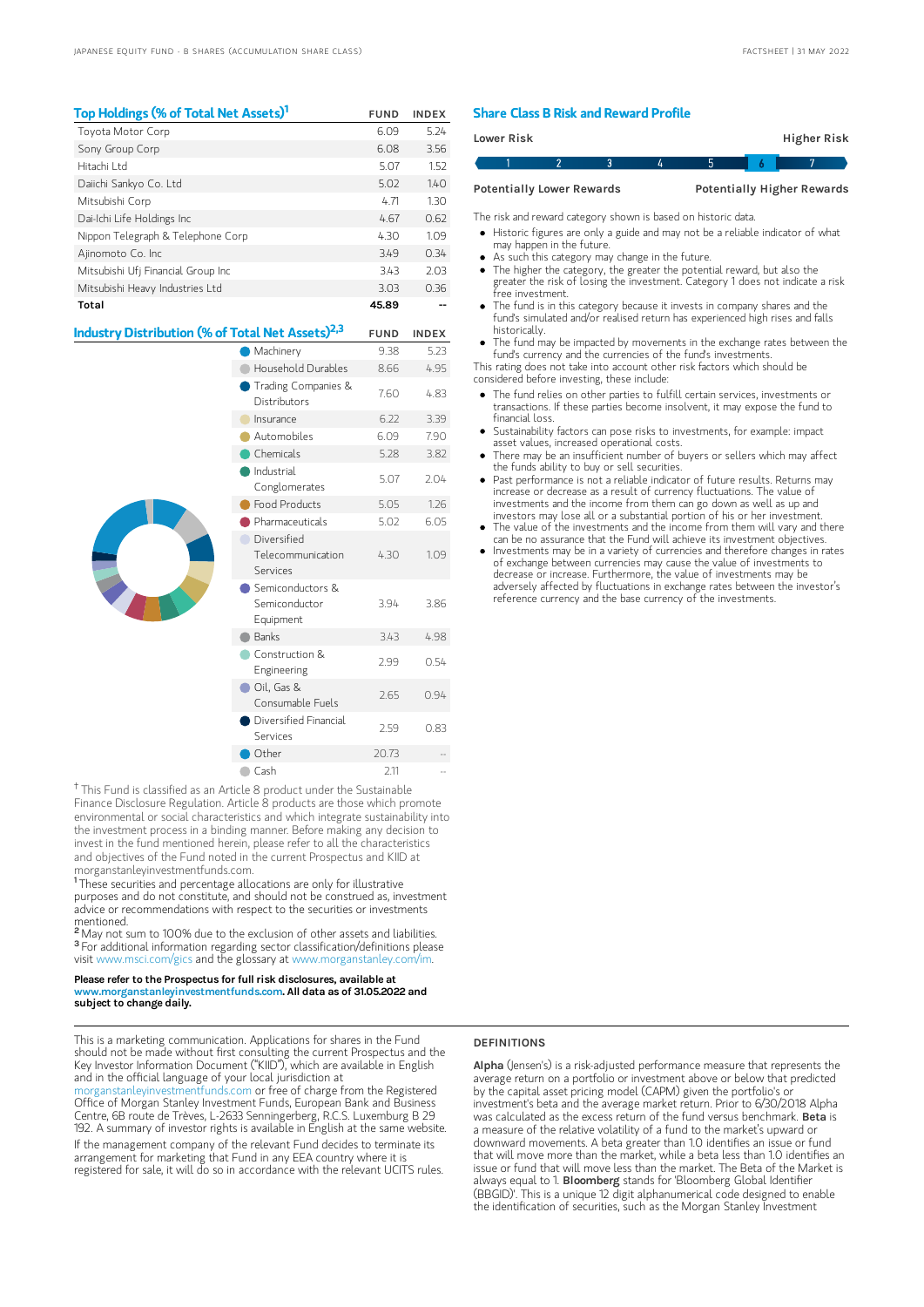Funds sub-funds at share class level, on a Bloomberg Terminal. The Bloomberg Terminal, a system provided by Bloomberg L.P., enables analysts to access and analyse real-time financial market data. Each Bloomberg code starts with the same BBG prefix, followed by nine further characters that we list here in this guide for each share class of each fund. Cash & Equivalents are defined as the value of assets that can be converted into cash immediately. These include commercial paper, open FX transactions, Treasury bills and other short-term instruments. Such instruments are considered cash equivalents because they are deemed liquid and not subject to significant risk of changes in values. Excess Return or value added (positive or negative) is the portfolio's return relative to the return of the benchmark. Information ratio is the portfolio's alpha or excess return per unit of risk, as measured by tracking error, versus the portfolio's benchmark.<br>**ISIN** is the international securities identification number (ISIN), a 12 digit code consisting of numbers and letters that distinctly identifies securities. NAV is the Net Asset Value per share of the Fund (NAV), which represents the value of the assets of a fund less its liabilities. **Number of holdings** provided are a typical range, not a maximum number. The portfolio may exceed this from time to time due to market conditions and outstanding trades. Price/book (P/BV) compares a stock's market value to the book value per share of total assets less total liabilities. This number is used to judge whether a stock is undervalued or overvalued. Price/cash flow (P/CF) is a ratio used to compare a company's market value to its cash flow. It is calculated by dividing the company's per-share stock price by the pershare operating cash flow. **R squared** measures how well an investment's returns correlate to an index. An R squared of 1.00 means the portfolio performance is 100% correlated to the index's, whereas a low r-squared means that the portfolio performance is less correlated to the index's. Tracking error is the standard deviation of the difference between the returns of an investment and its benchmark. Upside/downside market capture measures annualized performance in up/down markets relative to the market benchmark. Volatility (Standard deviation) measures how widely individual performance returns, within a performance series, are dispersed from the average or mean value.

#### INDEX INFORMATION

The MSCI Japan Index is a free-floated adjusted market capitalization weighted index that is designed to track the equity market performance of Japanese securities listed on the Tokyo Stock Exchange, Osaka Stock Exchange, JASDAQ and Nagoya Stock Exchange. The MSCI Japan Index is constructed based on the MSCI Global Investable Market Indices Methodology, targeting a free-float market capitalization coverage of 85%.

#### **DISTRIBUTION**

This communication is only intended for and will only be distributed to persons resident in jurisdictions where such distribution or availability would not be contrary to local laws or regulations. In particular, the Shares are not for distribution to US persons.

Ireland: MSIM Fund Management (Ireland) Limited. Registered Office: The Observatory, 7-11 Sir John Rogerson's Quay, Dublin 2, D02 VC42, Ireland. Registered in Ireland as a private company limited by shares under company number 616661. MSIM Fund Management (Ireland) Limited is regulated by the Central Bank of Ireland. United Kingdom: Morgan Stanley Investment Management Limited is authorised and regulated by the Financial Conduct Authority. Registered in England. Registered No. 1981121. Registered Office: 25 Cabot Square, Canary Wharf, London E14 4QA, authorised and regulated by the Financial Conduct Authority. Dubai: Morgan Stanley Investment Management Limited (Representative Office, Unit Precinct 3-7th Floor-Unit 701 and 702, Level 7, Gate Precinct Building 3, Dubai International Financial Centre, Dubai, 506501, United Arab Emirates. Telephone: +97 (0)14 709 7158). Italy: MSIM Fund Management (Ireland)Limited, Milan Branch (Sede Secondaria di Milano) is a branch of MSIM Fund Management (Ireland) Limited, a company registered in Ireland, regulated by the Central Bank of Ireland and whose registered office is at The Observatory, 7-11 Sir John Rogerson's Quay, Dublin 2, D02 VC42, Ireland. MSIM Fund Management (Ireland) Limited Milan Branch (Sede Secondaria di Milano) with seat in Palazzo Serbelloni Corso Venezia, 16 20121 Milano, Italy, is registered in Italy with company number and VAT number 11488280964. The Netherlands: MSIM Fund Management (Ireland) Limited, Rembrandt Tower, 11th Floor Amstelplein 1 1096HA, Netherlands. Telephone: 31 2-0462-1300. Morgan Stanley Investment Management is a branch office of MSIM Fund Management (Ireland) Limited. MSIM Fund Management (Ireland) Limited is regulated by the Central Bank of Ireland. France: MSIM Fund Management (Ireland) Limited, Paris Branch is a branch of MSIM Fund Management (Ireland) Limited, a company registered in Ireland, regulated by the Central Bank of Ireland and whose registered office is at The Observatory, 7-11 Sir John Rogerson's Quay, Dublin 2, D02 VC42, Ireland. MSIM Fund Management (Ireland) Limited Paris Branch with seat at 61 rue de Monceau 75008 Paris, France, is registered in France with company number 890 071 863 RCS. Spain: MSIM Fund Management (Ireland) Limited, Sucursal en España is a branch of MSIM Fund Management (Ireland) Limited, a company registered in Ireland, regulated by the Central Bank of Ireland and whose registered office is at The Observatory, 7-11 Sir John Rogerson's Quay, Dublin 2, D02 VC42, Ireland. MSIM Fund Management (Ireland) Limited, Sucursal en España with seat in Calle Serrano 55, 28006, Madrid, Spain, is registered in Spain with tax identification number W0058820B. Switzerland: Morgan Stanley & Co. International plc, London, Zurich Branch Authorised and regulated by the Eidgenössische Finanzmarktaufsicht ("FINMA"). Registered with the Register of Commerce Zurich CHE-115.415.770. Registered Office: Beethovenstrasse 33, 8002 Zurich, Switzerland, Telephone +41 (0) 44 588 1000. Facsimile Fax: +41(0) 44 588 1074.

Australia: This publication is disseminated in Australia by Morgan Stanley Investment Management (Australia) Pty Limited ACN: 122040037, AFSL No. 314182, which accepts responsibility for its contents. This publication, and any access to it, is intended only for "wholesale clients" within the meaning of the Australian Corporations Act. Hong Kong: This document has been issued by Morgan Stanley Asia Limited for use in Hong Kong and shall only be made available to "professional investors" as defined under the Securities and Futures Ordinance of Hong Kong (Cap 571). The contents of this document have not been reviewed nor approved by any regulatory authority including the Securities and Futures Commission in Hong Kong. Accordingly, save where an exemption is available under the relevant law, this document shall not be issued, circulated, distributed, directed at, or made available to, the public in Hong Kong. Singapore: This publication should not be considered to be the subject of an invitation for subscription or purchase, whether directly or indirectly, to the public or any member of the public in Singapore other than (i) to an institutional investor under section 304 of the Securities and Futures Act, Chapter 289 of Singapore ("SFA"), (ii) to a "relevant person" (which includes an accredited investor) pursuant to section 305 of the SFA, and such distribution is in accordance with the conditions specified in section 305 of the SFA; or (iii) otherwise pursuant to, and in accordance with the conditions of, any other applicable provision of the SFA. In particular, for investment funds that are not authorized or recognized by the MAS, units in such funds are not allowed to be offered to the retail public; any written material issued to persons as aforementioned in connection with an offer is not a prospectus as defined in the SFA and, accordingly, statutory liability under the SFA in relation to the content of prospectuses does not apply, and investors should consider carefully whether the investment is suitable for them. This publication has not been reviewed by the Monetary Authority of Singapore.

Chile: Neither the Fund nor the interests in the Fund are registered in the Registry of Offshore Securities (el Registro de Valores Extranjeros) or subject to the supervision of the Commission for the Financial Market (la Comisión para el Mercado Financiero). This document and other offering materials relating to the offer of the interests in the Fund do not constitute a public offer of, or an invitation to subscribe for or purchase, the Fund interests in the Republic of Chile, other than to individually identified purchasers pursuant to a private offering within the meaning of Article 4 of the Chilean Securities Act (la Ley del Mercado de Valores) (an offer that is not "addressed to the public at large or to a certain sector or specific group of the public").

Peru: The interests in the Fund have not been and will not be registered in Peru under Decreto Legislativo 862: Ley de Fondos de Inversión y sus Sociedades Administradoras or under Decreto Legislativo 861: Ley del Mercado de Valores (the "Securities Market Law"), and are being offered to institutional investors only (as defined in article 8 of the Securities Market Law) pursuant to a private placement, according to article 5 of the Securities Market Law. The interests in the Fund have not been registered in the securities market public registry (Registro Público del Mercado de Valores) maintained by, and the offering of the Fund interests in Peru is not subject to the supervision of, the Superintendencia del Mercado de Valores. Any transfers of the Fund interests shall be subject to the limitations contained in the Securities Market Law and the regulations issued thereunder.

#### IMPORTANT INFORMATION

EMEA: This marketing communication has been issued by MSIM Fund Management (Ireland) Limited. MSIM Fund Management (Ireland) Limited is regulated by the Central Bank of Ireland. MSIM Fund Management (Ireland) Limited is incorporated in Ireland as a private company limited by shares with company registration number 616661 and has its registered address at The Observatory, 7-11 Sir John Rogerson's Quay, Dublin 2, D02 VC42, Ireland.

This document contains information relating to the sub-fund ("Fund") of Morgan Stanley Investment Funds, a Luxembourg domiciled Société d'Investissement à Capital Variable. Morgan Stanley Investment Funds (the "Company") is registered in the Grand Duchy of Luxembourg as an undertaking for collective investment pursuant to Part 1 of the Law of 17th December 2010, as amended. The Company is an Undertaking for Collective Investment in Transferable Securities ("UCITS").

Applications for shares in the Fund should not be made without first consulting the current Prospectus, Key Investor Information Document